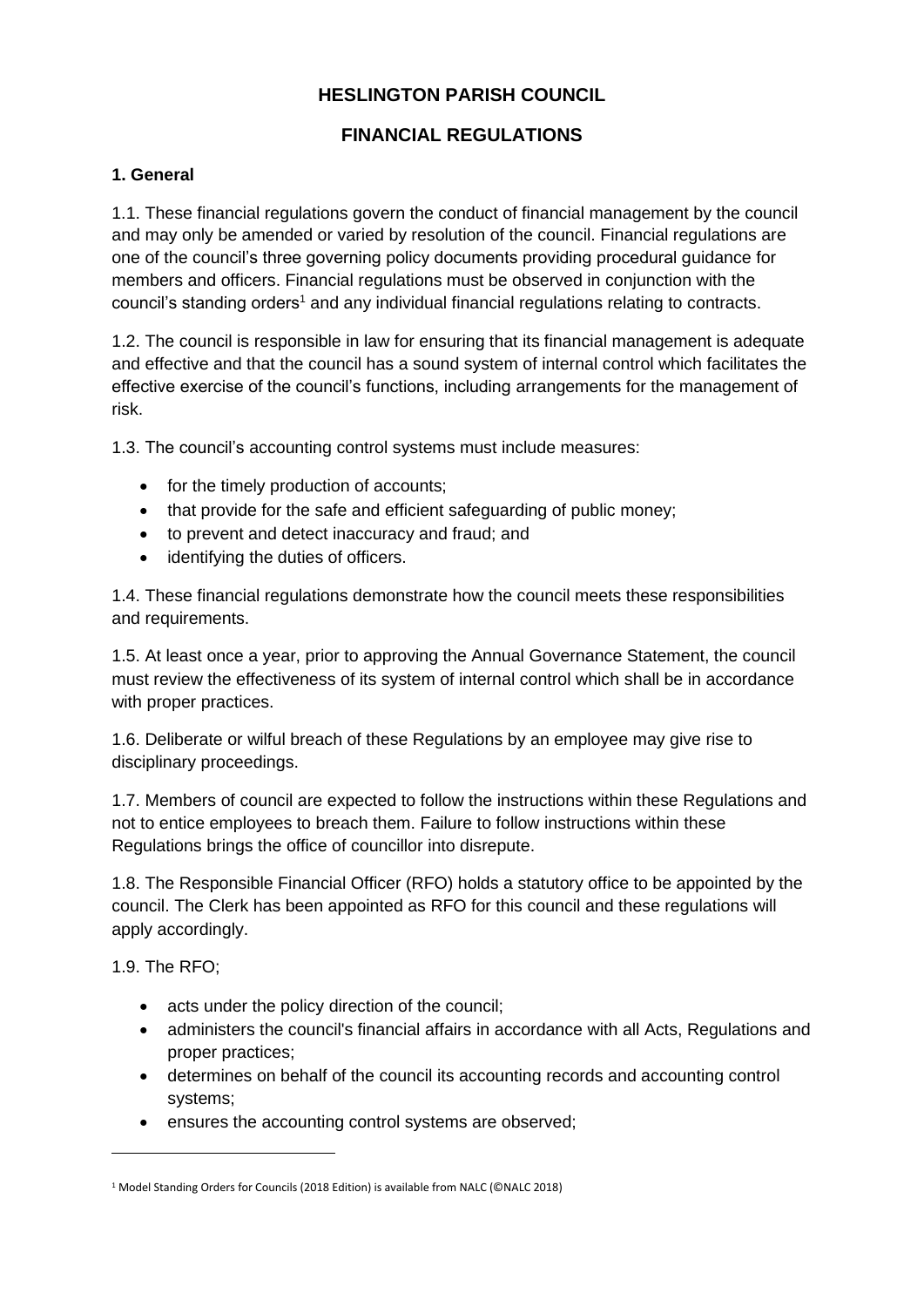- maintains the accounting records of the council up to date in accordance with proper practices;
- assists the council to secure economy, efficiency and effectiveness in the use of its resources; and
- produces financial management information as required by the council.

1.10. The accounting records determined by the RFO shall be sufficient to show and explain the council's transactions and to enable the RFO to ensure that any income and expenditure account and statement of balances, or record of receipts and payments and additional information, as the case may be, or management information prepared for the council from time to time comply with the Accounts and Audit Regulations.

1.11. The accounting records determined by the RFO shall in particular contain:

- entries from day to day of all sums of money received and expended by the council and the matters to which the income and expenditure or receipts and payments account relate;
- a record of the assets and liabilities of the council; and
- wherever relevant, a record of the council's income and expenditure in relation to claims made, or to be made, for any contribution, grant or subsidy.

1.12. The accounting control systems determined by the RFO shall include:

- procedures to ensure that the financial transactions of the council are recorded as soon as reasonably practicable and as accurately and reasonably as possible;
- procedures to enable the prevention and detection of inaccuracies and fraud and the ability to reconstruct any lost records;
- identification of the duties of officers dealing with financial transactions and division of responsibilities of those officers in relation to significant transactions;
- procedures to ensure that uncollectable amounts, including any bad debts are not submitted to the council for approval to be written off except with the approval of the RFO and that the approvals are shown in the accounting records; and
- measures to ensure that risk is properly managed.

1.13. The council is not empowered by these Regulations or otherwise to delegate certain specified decisions. In particular any decision regarding:

- setting the final budget or the precept (council tax requirement);
- approving accounting statements;
- approving an annual governance statement;
- borrowing;
- writing off bad debts;
- declaring eligibility for the General Power of Competence; and
- addressing recommendations in any report from the internal or external auditors, shall be a matter for the full council only.

1.14. In addition, the council must:

- determine and keep under regular review the bank mandate for all council bank accounts;
- approve any grant or a single commitment in excess of £5,000; and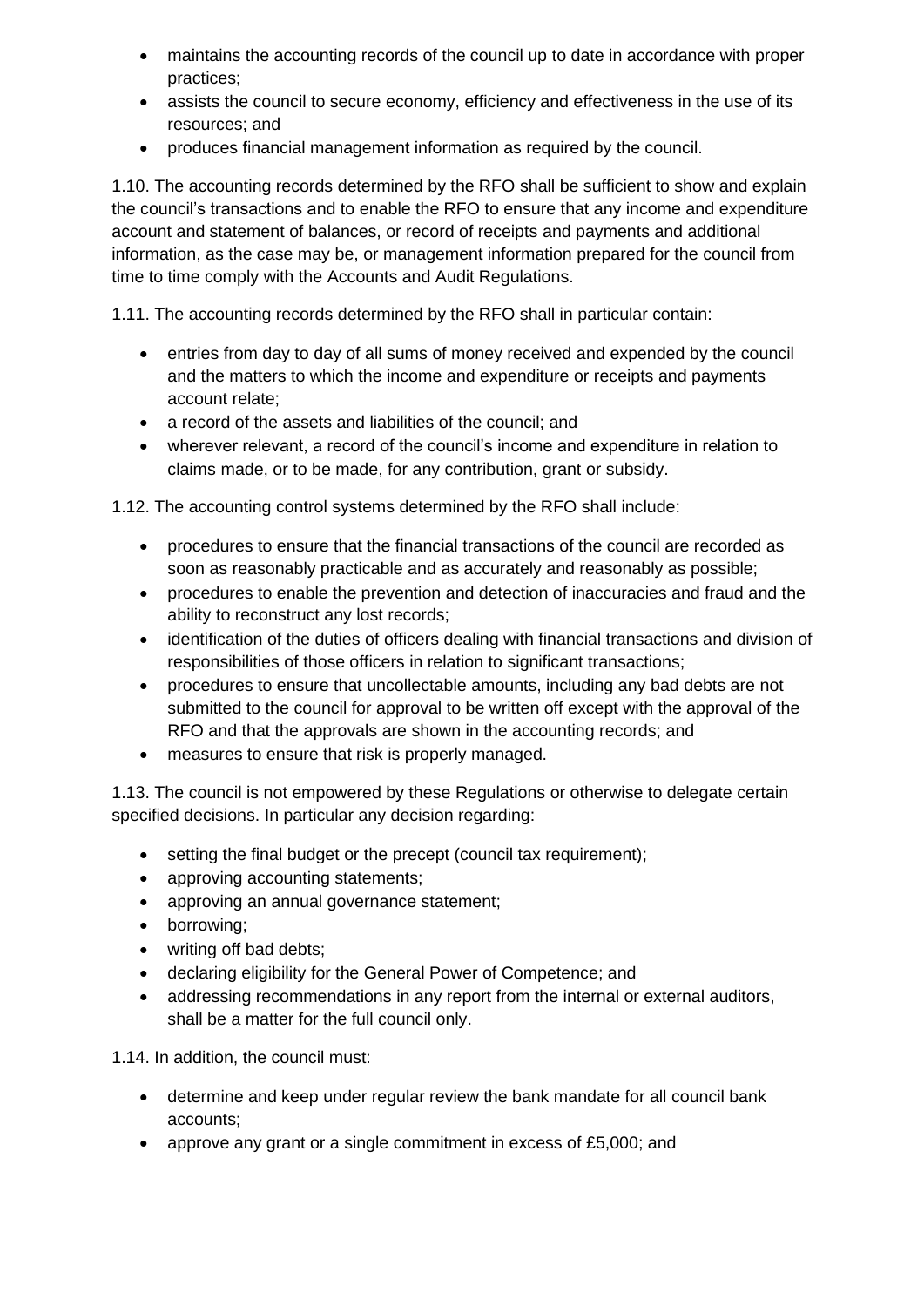• in respect of the annual salary for any employee have regard to recommendations about annual salaries of employees made by the relevant committee in accordance with its terms of reference.

1.15. In these financial regulations, references to the Accounts and Audit Regulations or 'The Regulations' shall mean the regulations issued under the provisions of section 27 of the Audit Commission Act 1998, or any superseding legislation, and then in force unless otherwise specified.

In these financial regulations the term 'proper practice' or 'proper practices' shall refer to guidance issued in *Governance and Accountability for Local Councils - a Practitioners' Guide (England)* issued by the Joint Practitioners Advisory Group (JPAG), available from the websites of NALC and the Society for Local Council Clerks (SLCC).

# **2. Accounting and audit (internal and external)**

2.1. All accounting procedures and financial records of the council shall be determined by the RFO in accordance with the Accounts and Audit Regulations, appropriate guidance and proper practices.

2.2. On a regular basis, at least once in each quarter, and at each financial year end, a member other than the Chairman or a cheque signatory shall be appointed to verify bank reconciliations for all accounts produced by the RFO. The member shall sign the reconciliations and the original bank statements as evidence of verification. This activity shall on conclusion be reported, including any exceptions, to and noted by the council.

2.3. The RFO shall complete the annual statement of accounts, annual report, and any related documents of the council contained in the Annual Return (as specified in proper practices) as soon as practicable after the end of the financial year and having certified the accounts shall submit them and report thereon to the council within the timescales set by the Accounts and Audit Regulations.

2.4. The council shall ensure that there is an adequate and effective system of internal audit of its accounting records, and of its system of internal control in accordance with proper practices. Any officer or member of the council shall make available such documents and records as appear to the council to be necessary for the purpose of the audit and shall, as directed by the council, supply the RFO, internal auditor, or external auditor with such information and explanation as the council considers necessary for that purpose.

2.5. The internal auditor shall be appointed by and shall carry out the work in relation to internal controls required by the council in accordance with proper practices.

2.6. The internal auditor shall:

- be competent and independent of the financial operations of the council;
- report to council in writing, or in person, on a regular basis with a minimum of one annual written report during each financial year;
- to demonstrate competence, objectivity and independence, be free from any actual or perceived conflicts of interest, including those arising from family relationships; and
- has no involvement in the financial decision making, management or control of the council

2.7. Internal or external auditors may not under any circumstances: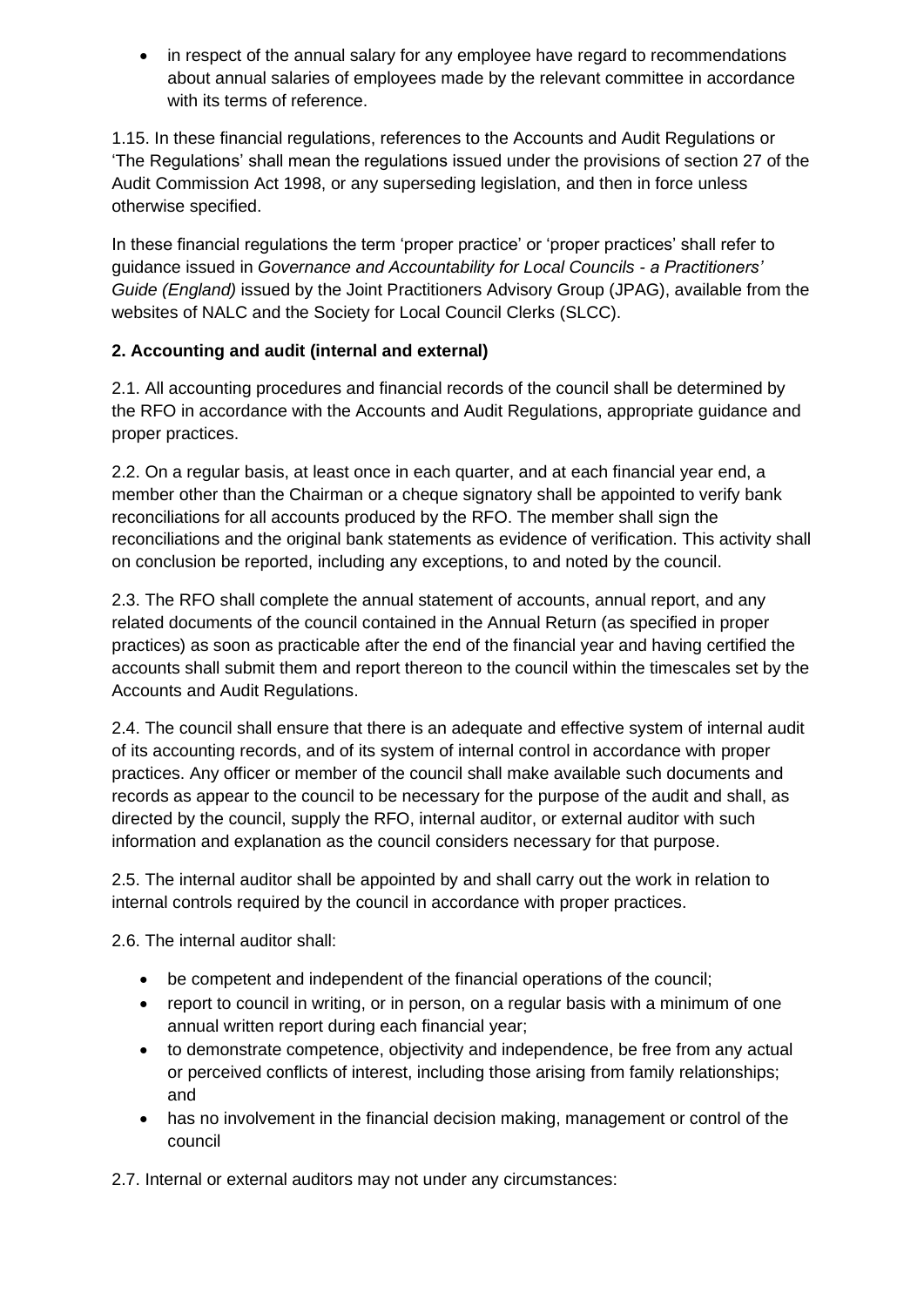- perform any operational duties for the council;
- initiate or approve accounting transactions; or
- direct the activities of any council employee, except to the extent that such employees have been appropriately assigned to assist the internal auditor.

2.8. For the avoidance of doubt, in relation to internal audit the terms 'independent' and 'independence' shall have the same meaning as is described in proper practices.

2.9. The RFO shall make arrangements for the exercise of electors' rights in relation to the accounts including the opportunity to inspect the accounts, books, and vouchers and display or publish any notices and statements of account required by Audit Commission Act 1998, or any superseding legislation, and the Accounts and Audit Regulations.

2.10. The RFO shall, without undue delay, bring to the attention of all councillors any correspondence or report from internal or external auditors.

## **3. Annual estimates (budget) and forward planning**

3.1. The RFO must each year, prepare detailed estimates of all receipts and payments including the use of reserves and all sources of funding for the following financial year in the form of a budget to be considered by the council.

3.2. The council shall consider annual budget proposals in relation to the council's three year forecast of revenue and capital receipts and payments including recommendations for the use of reserves and sources of funding and update the forecast accordingly.

3.3. The council shall fix the precept (council tax requirement), and relevant basic amount of council tax to be levied for the ensuing financial year not later than by the end of January each year. The RFO shall issue the precept to the billing authority and shall supply each member with a copy of the approved annual budget.

3.4. The approved annual budget shall form the basis of financial control for the ensuing year.

### **4. Budgetary control and authority to spend**

4.1. Expenditure on revenue items may be authorised up to the amounts included for that class of expenditure in the approved budget. This authority is to be determined by:

- the council for all items over £5,000;
- a duly delegated committee of the council for items over £500; or
- the Clerk, in conjunction with Chairman of Council or Chairman of the appropriate committee, for any items below £500.

Such authority is to be evidenced by a minute or by an authorisation slip duly signed by the Clerk, and where necessary also by the appropriate Chairman.

Contracts may not be disaggregated to avoid controls imposed by these regulations.

4.2. No expenditure may be authorised that will exceed the amount provided in the revenue budget for that class of expenditure other than by resolution of the council, or duly delegated committee. During the budget year and with the approval of council having considered fully the implications for public services, unspent and available amounts may be moved to other budget headings or to an earmarked reserve as appropriate ('virement').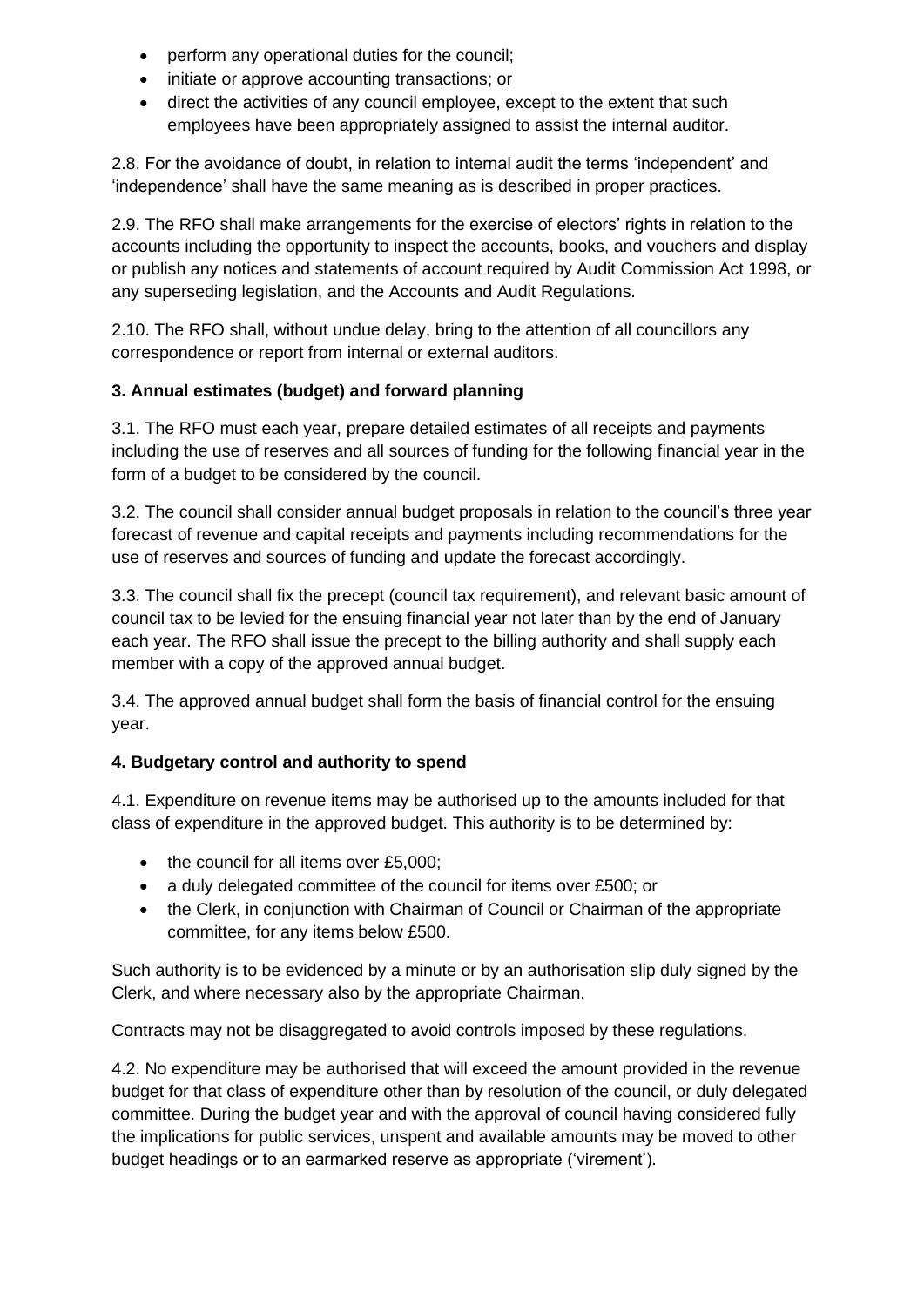4.3. Unspent provisions in the revenue or capital budgets for completed projects shall not be carried forward to a subsequent year.

4.4. The salary budgets are to be reviewed at least annually for the following financial year and such review shall be evidenced by a hard copy schedule signed by the Clerk and the Chairman of Council or relevant committee. The RFO will inform committees of any changes impacting on their budget requirement for the coming year in good time.

4.5. In cases of extreme risk to the delivery of council services, the clerk may authorise revenue expenditure on behalf of the council which in the clerk's judgement it is necessary to carry out. Such expenditure includes repair, replacement or other work, whether or not there is any budgetary provision for the expenditure, subject to a limit of [£500]. The Clerk shall report such action to the chairman as soon as possible and to the council as soon as practicable thereafter.

4.6. No expenditure shall be authorised in relation to any capital project and no contract entered into or tender accepted involving capital expenditure unless the council is satisfied that the necessary funds are available and the requisite borrowing approval has been obtained.

4.7. All capital works shall be administered in accordance with the council's standing orders and financial regulations relating to contracts.

4.8. The RFO shall regularly provide the council with a statement of receipts and payments to date under each head of the budgets, comparing actual expenditure to the appropriate date against that planned as shown in the budget. These statements are to be prepared at least at the end of each financial quarter and shall show explanations of material variances. For this purpose "material" shall be in excess of £100 or 10% of the budget.

4.9. Changes in earmarked reserves shall be approved by council as part of the budgetary control process.

### **5. Banking arrangements and authorisation of payments**

5.1. The council's banking arrangements, including the bank mandate, shall be made by the RFO and approved by the council; banking arrangements may not be delegated to a committee. They shall be regularly reviewed for safety and efficiency.

5.2. The RFO shall prepare a schedule of payments requiring authorisation, forming part of the Agenda for the Meeting and, together with the relevant invoices, present the schedule to council. The council / committee shall review the schedule for compliance and, having satisfied itself shall authorise payment by a resolution of the council [or finance committee]. The approved schedule shall be ruled off and initialled by the Chairman of the Meeting. A detailed list of all payments shall be disclosed within or as an attachment to the minutes of the meeting at which payment was authorised. Personal payments (including salaries, wages, expenses and any payment made in relation to the termination of a contract of employment) may be summarised to remove public access to any personal information.

5.3. All invoices for payment shall be examined, verified and certified by the RFO to confirm that the work, goods or services to which each invoice relates has been received, carried out, examined and represents expenditure previously approved by the council.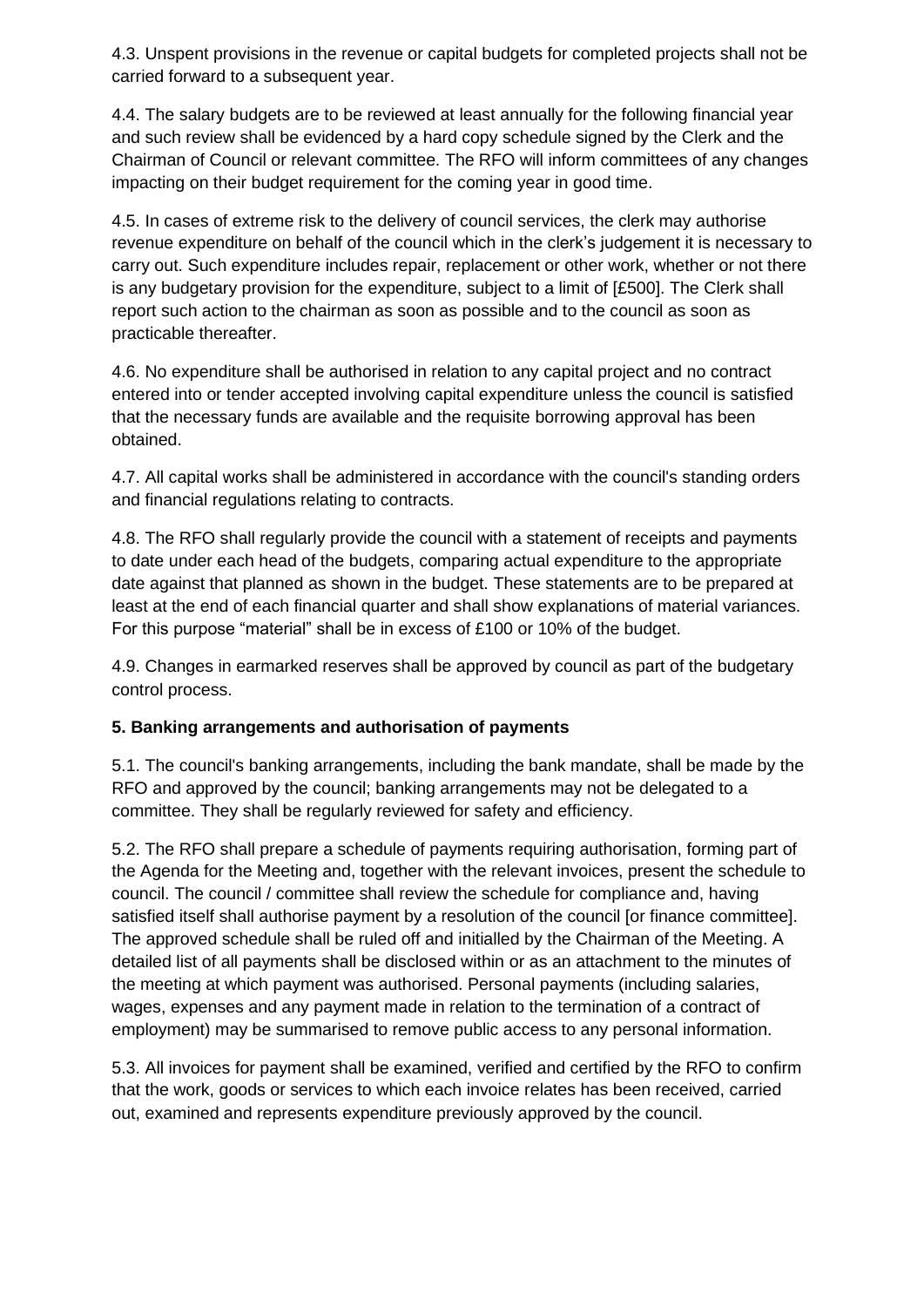5.4. The RFO shall examine invoices for arithmetical accuracy and analyse them to the appropriate expenditure heading. The RFO shall take all steps to pay all invoices submitted, and which are in order, at the next available council [or Finance Committee] meeting.

5.5. The Clerk and RFO shall have delegated authority to authorise the payment of items only in the following circumstances:

a) If a payment is necessary to avoid a charge to interest under the Late Payment of Commercial Debts (Interest) Act 1998, and the due date for payment is before the next scheduled Meeting of council, where the Clerk and RFO certify that there is no dispute or other reason to delay payment, provided that a list of such payments shall be submitted to the next appropriate meeting of council;

b) An expenditure item authorised under 5.6 below (continuing contracts and obligations) provided that a list of such payments shall be submitted to the next appropriate meeting of council; or

c) fund transfers within the councils banking arrangements up to the sum of [£10,000], provided that a list of such payments shall be submitted to the next appropriate meeting of council.

5.6. For each financial year the Clerk and RFO shall draw up a list of due payments which arise on a regular basis as the result of a continuing contract, statutory duty, or obligation (such as but not exclusively) Salaries, PAYE and NI, Superannuation Fund and regular maintenance contracts and the like for which council [,or a duly authorised committee,] may authorise payment for the year provided that the requirements of regulation 4.1 (Budgetary Controls) are adhered to, provided also that a list of such payments shall be submitted to the next appropriate meeting of council [or Finance Committee].

5.7. A record of regular payments made under 5.6 above shall be drawn up and be signed by two members on each and every occasion when payment is authorised - thus controlling the risk of duplicated payments being authorised and / or made.

5.8. In respect of grants a duly authorised committee shall approve expenditure within any limits set by council and in accordance with any policy statement approved by council. Any Revenue or Capital Grant in excess of £5,000 shall before payment, be subject to ratification by resolution of the council.

5.9. Members are subject to the Code of Conduct that has been adopted by the council and shall comply with the Code and Standing Orders when a decision to authorise or instruct payment is made in respect of a matter in which they have a disclosable pecuniary or other interest, unless a dispensation has been granted.

5.10. The council will aim to rotate the duties of members in these Regulations so that onerous duties are shared out as evenly as possible over time.

5.11. Any changes in the recorded details of suppliers, such as bank account records, shall be approved in writing by a Member.

### **6. Instructions for the making of payments**

6.1. The council will make safe and efficient arrangements for the making of its payments.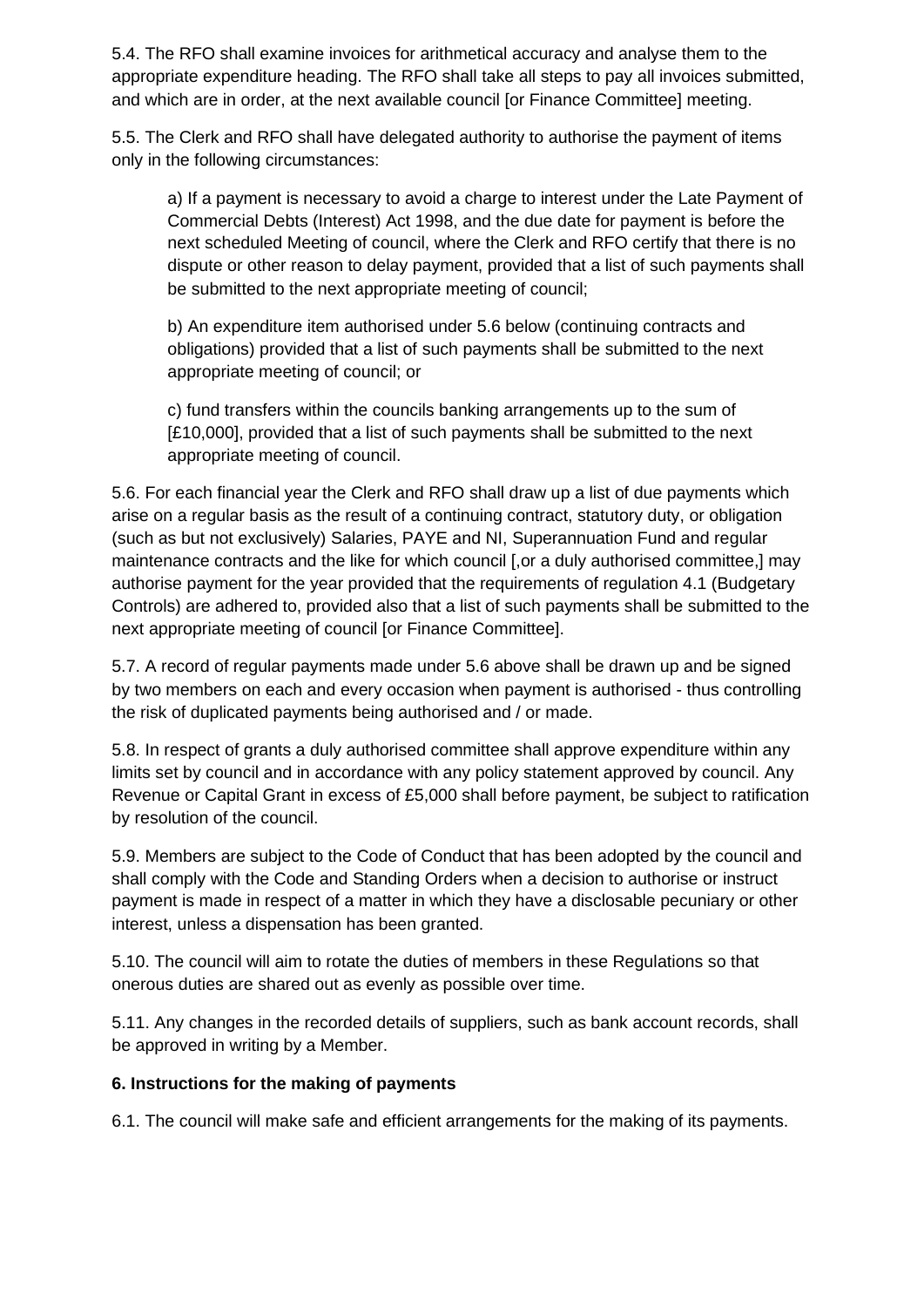6.2. Following authorisation under Financial Regulation 5 above, the council, a duly delegated committee or, if so delegated, the Clerk or RFO shall give instruction that a payment shall be made.

6.3. All payments shall be affected by cheque or other instructions to the council's bankers, or otherwise, in accordance with a resolution of council.

6.4. Cheques or orders for payment drawn on the bank account in accordance with the schedule as presented to council or committee shall be signed by two members of council and countersigned by the Clerk, in accordance with a resolution instructing that payment. A member who is a bank signatory, having a connection by virtue of family or business relationships with the beneficiary of a payment, should not, under normal circumstances, be a signatory to the payment in question.

6.5. To indicate agreement of the details shown on the cheque or order for payment with the counterfoil and the invoice or similar documentation, the signatories shall each also initial the cheque counterfoil.

6.6. Cheques or orders for payment shall not normally be presented for signature other than at a council or committee meeting (including immediately before or after such a meeting). Any signatures obtained away from such meetings shall be reported to the council [or Finance Committee] at the next convenient meeting.

6.7. If thought appropriate by the council, payment for utility supplies (energy, telephone and water) and any National Non-Domestic Rates may be made by variable direct debit provided that the instructions are signed by two members and any payments are reported to council as made. The approval of the use of a variable direct debit shall be renewed by resolution of the council at least every two years.

6.8. If thought appropriate by the council, payment for certain items (principally salaries) may be made by banker's standing order provided that the instructions are signed, or otherwise evidenced by two members are retained and any payments are reported to council as made. The approval of the use of a banker's standing order shall be renewed by resolution of the council at least every two years.

6.9. If thought appropriate by the council, payment for certain items may be made by BACS or CHAPS methods provided that the instructions for each payment are signed, or otherwise evidenced, by two authorised bank signatories, are retained and any payments are reported to council as made. The approval of the use of BACS or CHAPS shall be renewed by resolution of the council at least every two years.

6.10. If thought appropriate by the council payment for certain items may be made by internet banking transfer provided evidence is retained showing which members approved the payment.

6.11. Where a computer requires use of a personal identification number (PIN) or other password(s), for access to the council's records on that computer, a note shall be made of the PIN and Passwords and shall be handed to and retained by the Chairman of Council in a sealed dated envelope. This envelope may not be opened other than in the presence of two other councillors. After the envelope has been opened, in any circumstances, the PIN and / or passwords shall be changed as soon as practicable. The fact that the sealed envelope has been opened, in whatever circumstances, shall be reported to all members immediately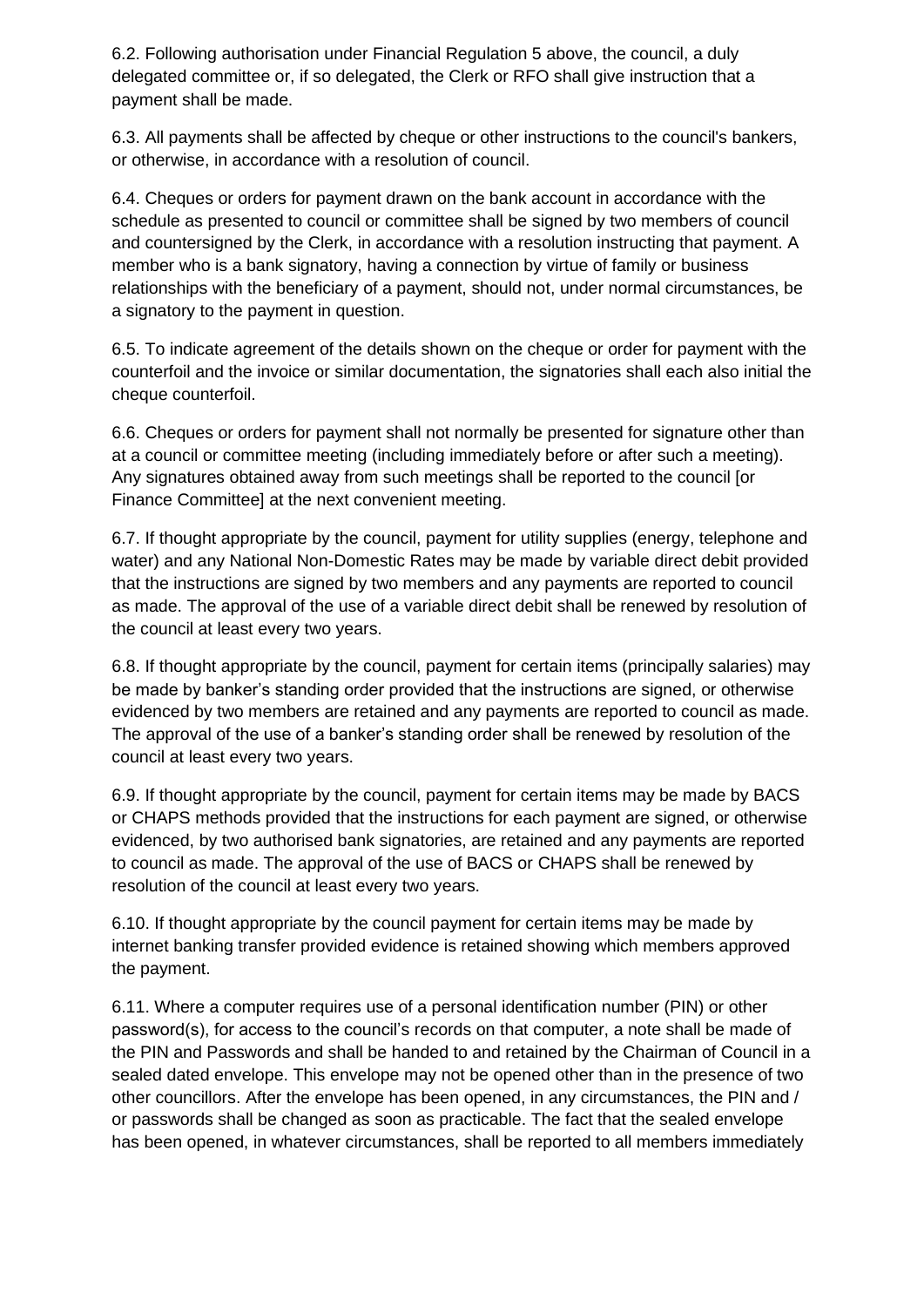and formally to the next available meeting of the council. This will not be required for a member's personal computer used only for remote authorisation of bank payments.

6.12. No employee or councillor shall disclose any PIN or password, relevant to the working of the council or its bank accounts, to any person not authorised in writing by the council or a duly delegated committee.

6.13. Regular back-up copies of the records on any computer shall be made and shall be stored securely away from the computer in question, and preferably off site.

6.14. The council, and any members using computers for the council's financial business, shall ensure that anti-virus, anti-spyware and firewall software with automatic updates, together with a high level of security, is used.

6.15. Where internet banking arrangements are made with any bank, the Clerk [RFO] shall be appointed as the Service Administrator. The bank mandate approved by the council shall identify a number of councillors who will be authorised to approve transactions on those accounts. The bank mandate will state clearly the amounts of payments that can be instructed by the use of the Service Administrator alone, or by the Service Administrator with a stated number of approvals.

6.16. Access to any internet banking accounts will be directly to the access page (which may be saved under "favourites"), and not through a search engine or e-mail link. Remembered or saved passwords facilities must not be used on any computer used for council banking work. Breach of this Regulation will be treated as a very serious matter under these regulations.

6.17. Changes to account details for suppliers, which are used for internet banking may only be changed on written hard copy notification by the supplier and supported by hard copy authority for change signed by a member. A programme of regular checks of standing data with suppliers will be followed.

6.18. Any Debit Card issued for use will be specifically restricted to the Clerk and the RFO and will also be restricted to a single transaction maximum value of £500 unless authorised by council or finance committee in writing before any order is placed.

6.19. A pre-paid debit card may be issued to employees with varying limits. These limits will be set by the council. Transactions and purchases made will be reported to the council and authority for topping-up shall be at the discretion of the council.

6.20. Any corporate credit card or trade card account opened by the council will be specifically restricted to use by the Clerk and RFO and shall be subject to automatic payment in full at each month-end. Personal credit or debit cards of members or staff shall not be used under any circumstances.

6.21. The council will not maintain any form of cash float. All cash received must be banked intact. Any payments made in cash by the Clerk for example for postage or minor stationery items shall be refunded on a regular basis, at least quarterly.

### **7. Payment of salaries**

7.1. As an employer, the council shall make arrangements to meet fully the statutory requirements placed on all employers by PAYE and National Insurance legislation. The payment of all salaries shall be made in accordance with payroll records and the rules of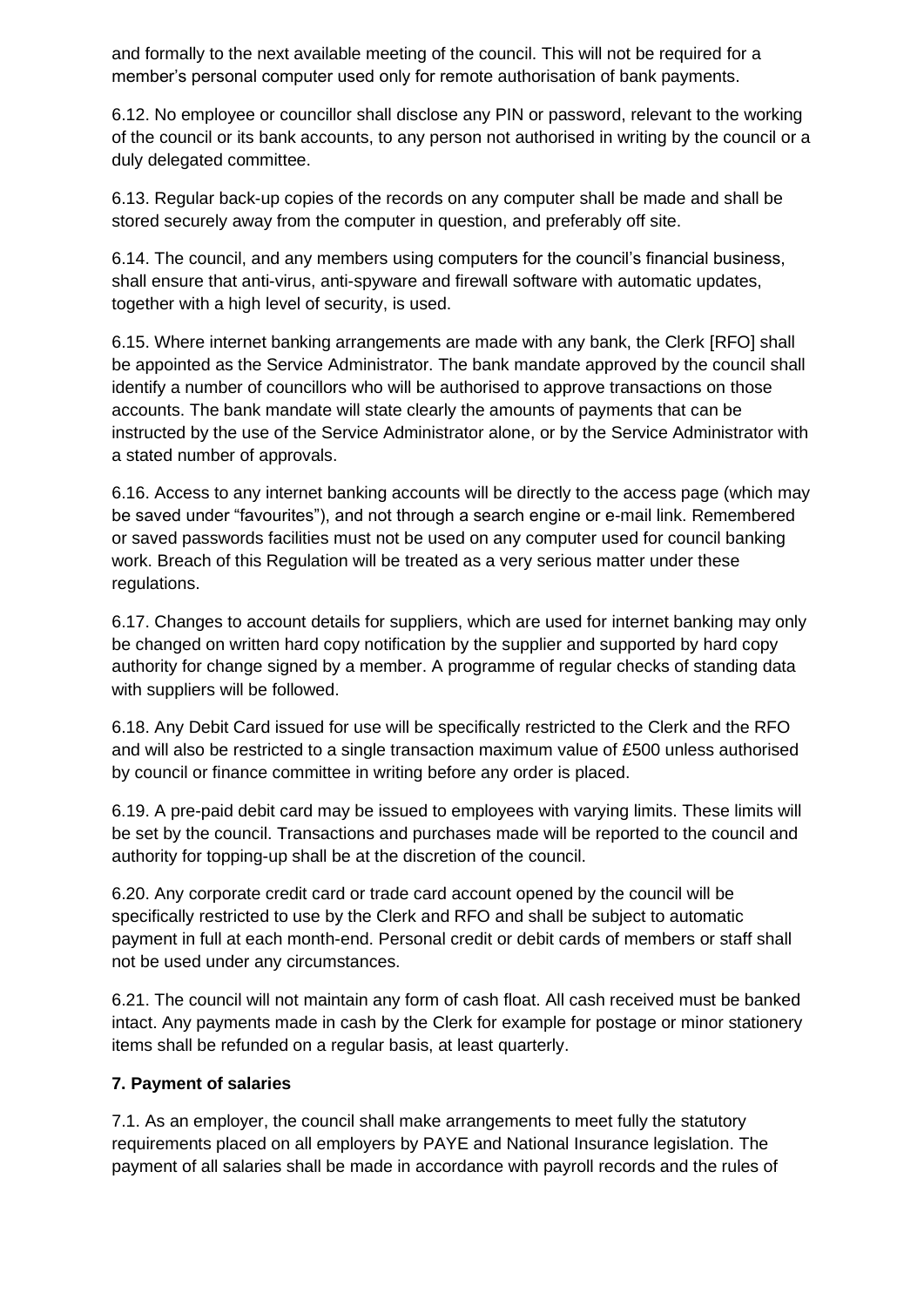PAYE and National Insurance currently operating, and salary rates shall be as agreed by council, or duly delegated committee.

7.2. Payment of salaries and payment of deductions from salary such as may be required to be made for tax, national insurance and pension contributions, or similar statutory or discretionary deductions must be made in accordance with the payroll records and on the appropriate dates stipulated in employment contracts, provided that each payment is reported to the next available council meeting, as set out in these regulations above.

7.3. No changes shall be made to any employee's pay, emoluments, or terms and conditions of employment without the prior consent of the council.

7.4. Each and every payment to employees of net salary and to the appropriate creditor of the statutory and discretionary deductions shall be recorded in a separate confidential record (confidential cash book). This confidential record is not open to inspection or review (under the Freedom of Information Act 2000 or otherwise) other than:

a) by any councillor who can demonstrate a need to know;

b) by the internal auditor;

c) by the external auditor; or

d) by any person authorised under Audit Commission Act 1998, or any superseding legislation.

7.5. The total of such payments in each calendar month shall be reported with all other payments as made as may be required under these Financial Regulations, to ensure that only payments due for the period have actually been paid.

7.6. An effective system of personal performance management should be maintained for the senior officers.

7.7. Any termination payments shall be supported by a clear business case and reported to the council. Termination payments shall only be authorised by council.

7.8. Before employing interim staff, the council must consider a full business case.

### **8. Loans and investments**

8.1. All borrowings shall be affected in the name of the council, after obtaining any necessary borrowing approval. Any application for borrowing approval shall be approved by Council as to terms and purpose. The application for borrowing approval, and subsequent arrangements for the loan shall only be approved by full council.

8.2. Any financial arrangement which does not require formal borrowing approval from the Secretary of State (such as Hire Purchase or Leasing of tangible assets) shall be subject to approval by the full council. In each case a report in writing shall be provided to council in respect of value for money for the proposed transaction.

8.3. The council will arrange with the council's banks and investment providers for the sending of a copy of each statement of account to the Chairman of the council at the same time as one is issued to the Clerk or RFO.

8.4. All loans and investments shall be negotiated in the name of the council and shall be for a set period in accordance with council policy.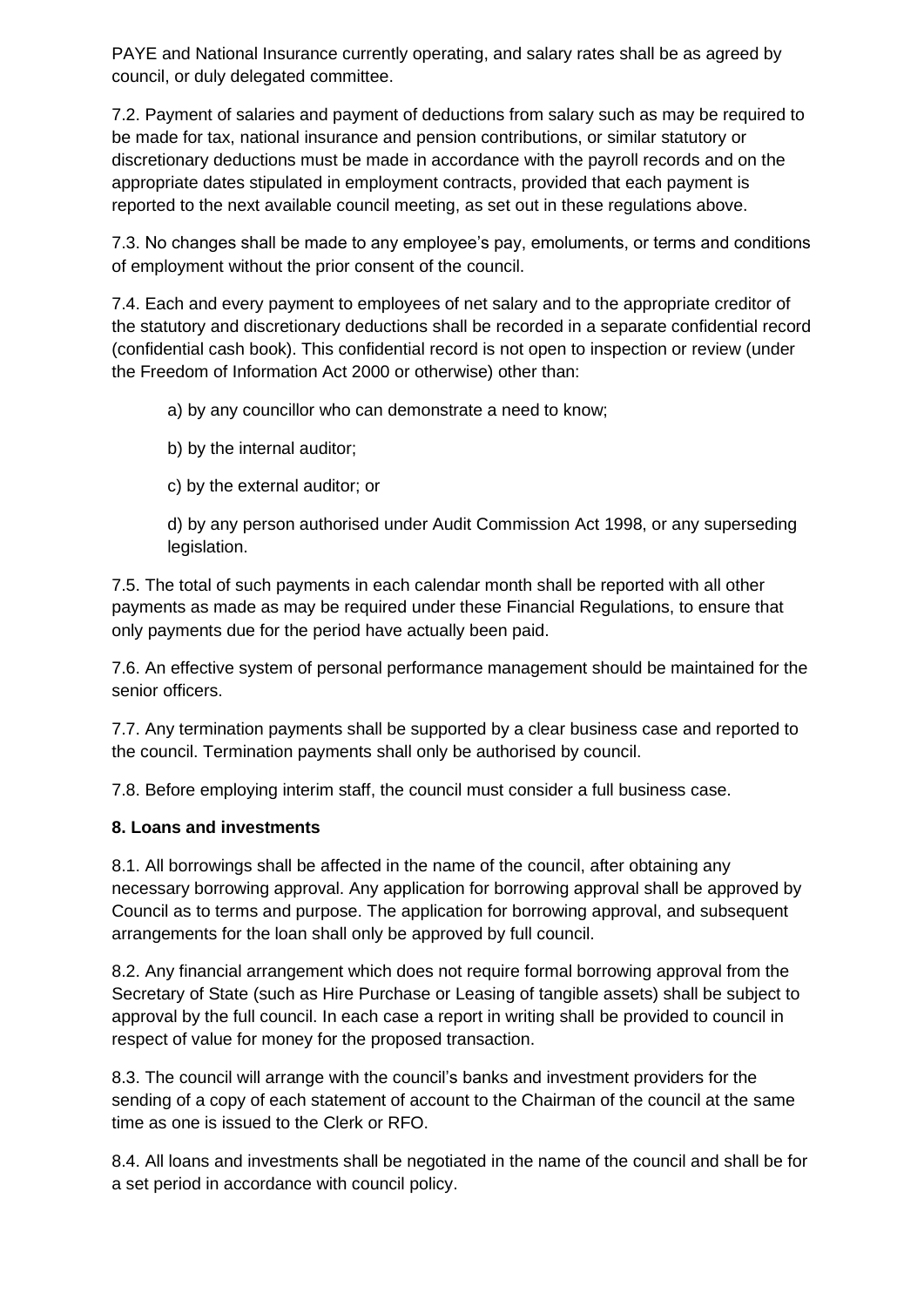8.5. The council shall consider the need for an Investment Strategy and Policy which, if drawn up, shall be in accordance with relevant regulations, proper practices and guidance. Any Strategy and Policy shall be reviewed by the council at least annually.

8.6. All investments of money under the control of the council shall be in the name of the council.

8.7. All investment certificates and other documents relating thereto shall be retained in the custody of the RFO.

8.8. Payments in respect of short term or long-term investments, including transfers between bank accounts held in the same bank, or branch, shall be made in accordance with Regulation 5 (Authorisation of Payments) and Regulation 6 (Instructions for payments).

### **9. Income**

9.1. The collection of all sums due to the council shall be the responsibility of and under the supervision of the RFO.

9.2. Particulars of all charges to be made for work done, services rendered or goods supplied shall be agreed annually by the council, notified to the RFO and the RFO shall be responsible for the collection of all accounts due to the council.

9.3. The council will review all fees and charges at least annually, following a report of the Clerk.

9.4. Any sums found to be irrecoverable and any bad debts shall be reported to the council and shall be written off in the year.

9.5. All sums received on behalf of the council shall be banked intact as directed by the RFO. In all cases, all receipts shall be deposited with the council's bankers with such frequency as the RFO considers necessary.

9.6. The origin of each receipt shall be entered on the paying-in slip.

9.7. Personal cheques shall not be cashed out of money held on behalf of the council.

9.8. The RFO shall promptly complete any VAT Return that is required. Any repayment claim due in accordance with VAT Act 1994 section 33 shall be made at least annually coinciding with the financial year end.

9.9. Where any significant sums of cash are regularly received by the council, the RFO shall take such steps as are agreed by the council to ensure that more than one person is present when the cash is counted in the first instance, that there is a reconciliation to some form of control such as ticket issues, and that appropriate care is taken in the security and safety of individuals banking such cash.

[9.10. Any income arising which is the property of a charitable trust shall be paid into a charitable bank account. Instructions for the payment of funds due from the charitable trust to the council (to meet expenditure already incurred by the authority) will be given by the Managing Trustees of the charity meeting separately from any council meeting (see also Regulation 16 below).]

### **10. Orders for work, goods and services**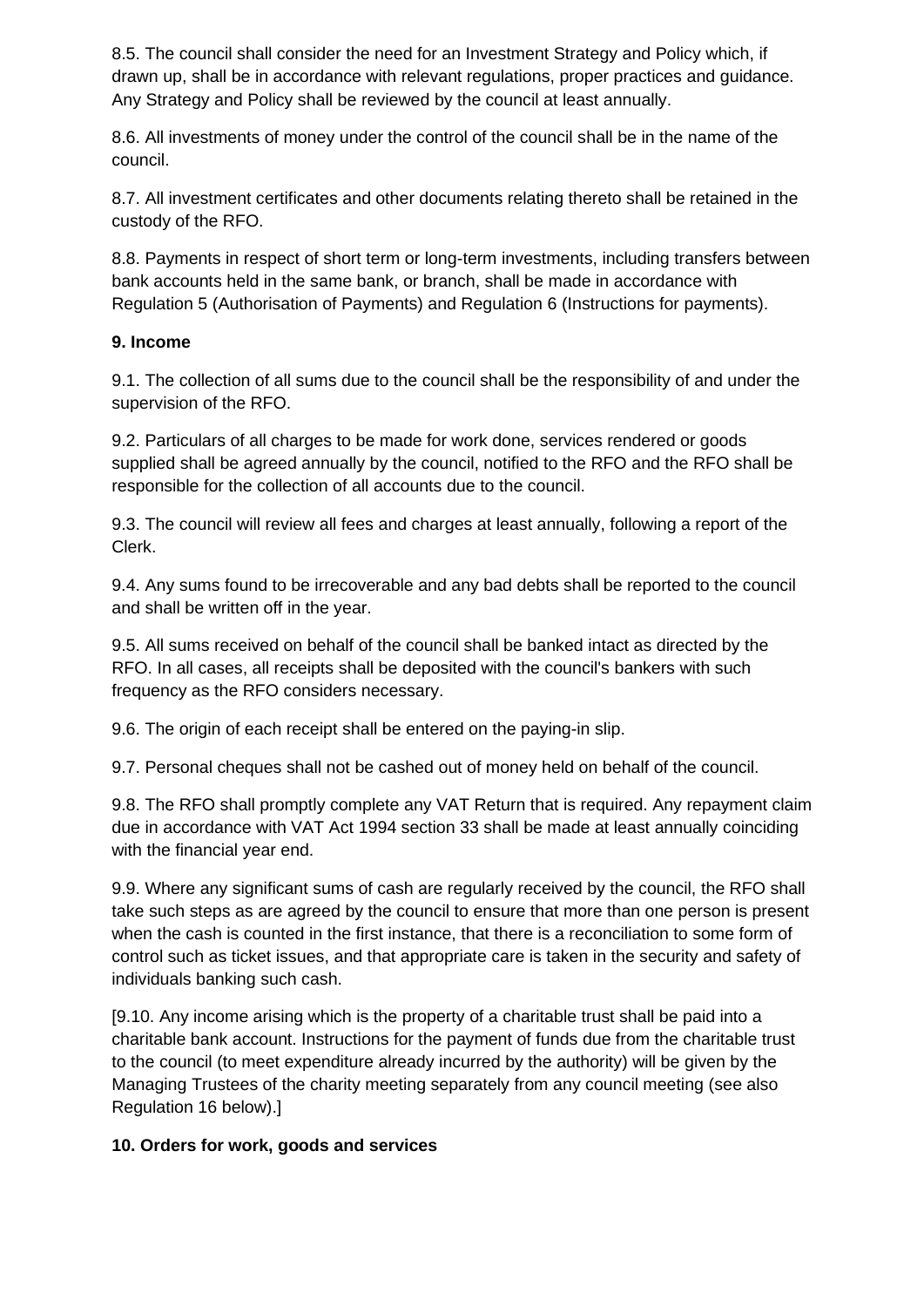10.1. An official order or letter shall be issued for all work, goods and services unless a formal contract is to be prepared or an official order would be inappropriate. Copies of orders shall be retained.

10.2. Order books shall be controlled by the RFO.

10.3. All members and officers are responsible for obtaining value for money at all times. An officer issuing an official order shall ensure as far as reasonable and practicable that the best available terms are obtained in respect of each transaction, usually by obtaining three or more quotations or estimates from appropriate suppliers, subject to any de minimis provisions in Regulation 11.1 below.

10.4. A member may not issue an official order or make any contract on behalf of the council.

10.5. The RFO shall verify the lawful nature of any proposed purchase before the issue of any order, and in the case of new or infrequent purchases or payments, the RFO shall ensure that the statutory authority shall be reported to the meeting at which the order is approved so that the minutes can record the power being used.

#### **11. Contracts**

11.1. Procedures as to contracts are laid down as follows:

a) Every contract shall comply with these financial regulations, and no exceptions shall be made otherwise than in an emergency provided that this regulation need not apply to contracts which relate to items (i) to (vi) below:

i. for the supply of gas, electricity, water, sewerage and telephone services;

ii. for specialist services such as are provided by legal professionals acting in disputes;

iii. for work to be executed or goods or materials to be supplied which consist of repairs to or parts for existing machinery or equipment or plant;

iv. for work to be executed or goods or materials to be supplied which constitute an extension of an existing contract by the council;

v. for additional audit work of the external auditor up to an estimated value of £500 (in excess of this sum the Clerk and RFO shall act after consultation with the Chairman and Vice Chairman of council); and

vi. for goods or materials proposed to be purchased which are proprietary articles and / or are only sold at a fixed price.

**b) Where the council intends to procure or award a public supply contract, public service contract or public works contract as defined by The Public Contracts Regulations 2015 ("the Regulations") which is valued at £25,000 or more, the council shall comply with the relevant requirements of the Regulations<sup>2</sup> .**

<sup>&</sup>lt;sup>2</sup> The Regulations require councils to use the Contracts Finder website to advertise contract opportunities, set out the procedures to be followed in awarding new contracts and to publicise the award of new contracts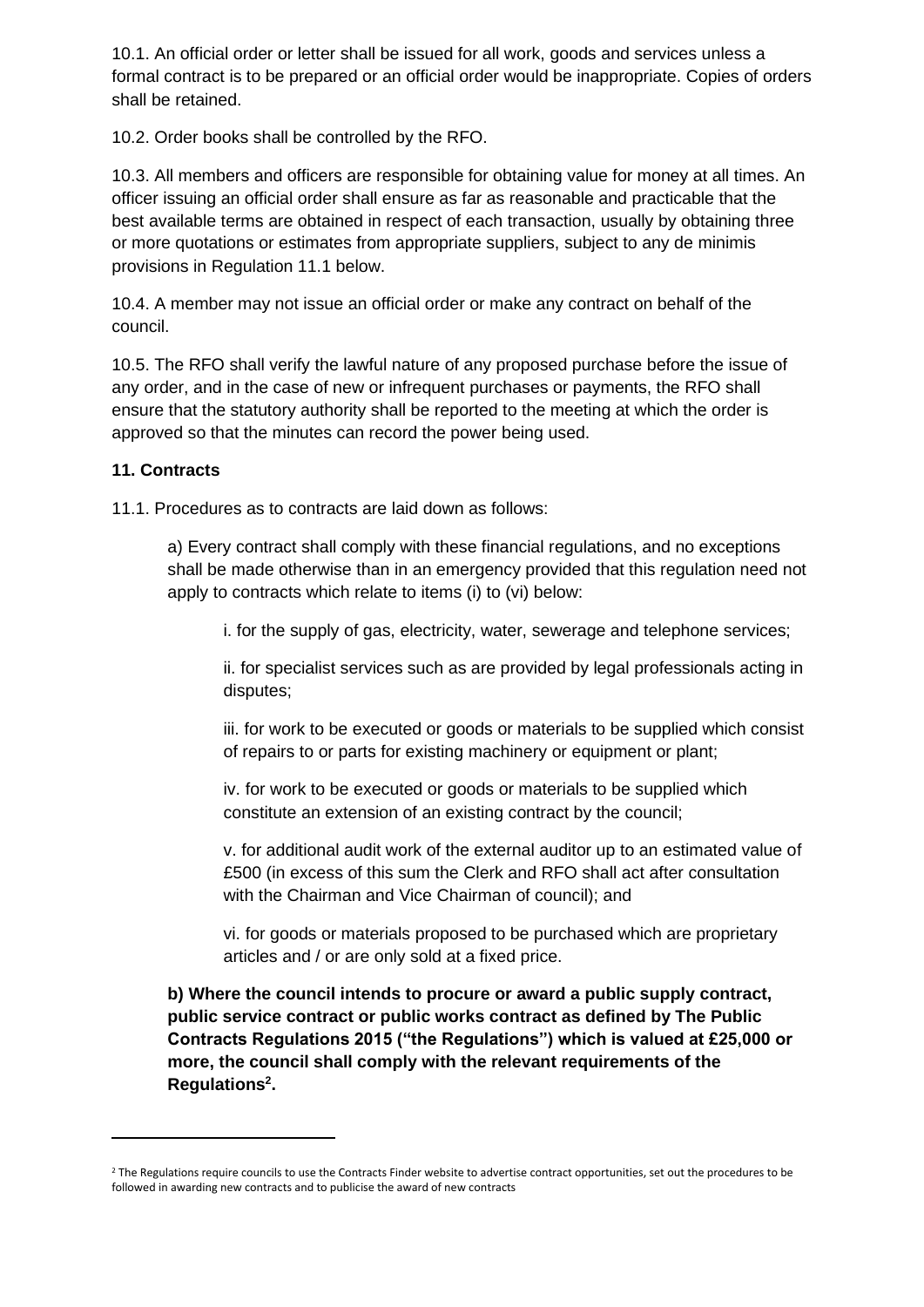**c) The full requirements of The Regulations, as applicable, shall be followed in respect of the tendering and award of a public supply contract, public service contract or public works contract which exceed thresholds in The Regulations set by the Public Contracts Directive 2014/24/EU (which may change from time to time)**<sup>3</sup>.

d) When applications are made to waive financial regulations relating to contracts to enable a price to be negotiated without competition the reason shall be embodied in a recommendation to the council.

e) Such invitation to tender shall state the general nature of the intended contract and the Clerk shall obtain the necessary technical assistance to prepare a specification in appropriate cases. The invitation shall in addition state that tenders must be addressed to the Clerk in the ordinary course of post. Each tendering firm shall be supplied with a specifically marked envelope in which the tender is to be sealed and remain sealed until the prescribed date for opening tenders for that contract.

f) All sealed tenders shall be opened at the same time on the prescribed date by the Clerk in the presence of at least one member of council.

g) Any invitation to tender issued under this regulation shall be subject to Standing Order(s) [], <sup>4</sup>[insert reference of the council's relevant standing order] and shall refer to the terms of the Bribery Act 2010.

h) When it is to enter into a contract of less than £25,000 in value for the supply of goods or materials or for the execution of works or specialist services other than such goods, materials, works or specialist services as are excepted as set out in paragraph (a) the Clerk or RFO shall obtain 3 quotations (priced descriptions of the proposed supply); where the value is below £3,000] and above £100 the Clerk or RFO shall strive to obtain 3 estimates. Otherwise, Regulation 10.3 above shall apply.

i) The council shall not be obliged to accept the lowest or any tender, quote or estimate.

j) Should it occur that the council, or duly delegated committee, does not accept any tender, quote or estimate, the work is not allocated and the council requires further pricing, provided that the specification does not change, no person shall be permitted to submit a later tender, estimate or quote who was present when the original decision-making process was being undertaken.

### **12. Payments under contracts for building or other construction works**

12.1. Payments on account of the contract sum shall be made within the time specified in the contract by the RFO upon authorised certificates of the architect or other consultants engaged to supervise the contract (subject to any percentage withholding as may be agreed in the particular contract).

12.2. Where contracts provide for payment by instalments the RFO shall maintain a record of all such payments. In any case where it is estimated that the total cost of work carried out

<sup>&</sup>lt;sup>3</sup> Thresholds currently applicable are:

a) For public supply and public service contracts 209,000 Euros (£181,302)

b) For public works contracts 5,225,000 Euros (£4,551,413)

<sup>4</sup> Based on NALC's Model Standing Order 18d ©NALC 2018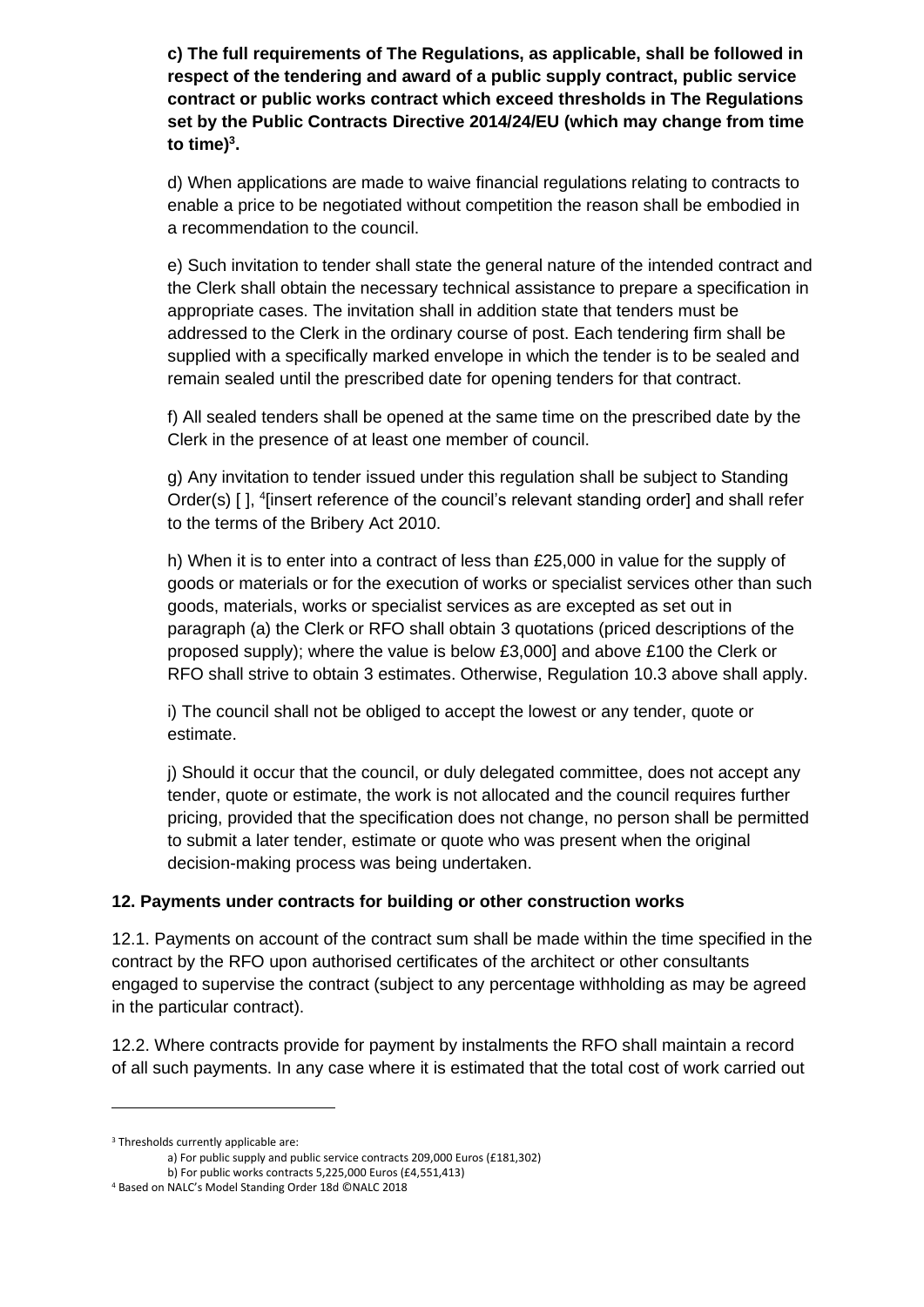under a contract, excluding agreed variations, will exceed the contract sum of [5%] or more a report shall be submitted to the council.

12.3. Any variation to a contract or addition to or omission from a contract must be approved by the council and Clerk to the contractor in writing, the council being informed where the final cost is likely to exceed the financial provision.

## **13. Stores and equipment**

13.1. The officer in charge of each section shall be responsible for the care and custody of stores and equipment in that section.

13.2. Delivery notes shall be obtained in respect of all goods received into store or otherwise delivered and goods must be checked as to order and quality at the time delivery is made.

13.3. Stocks shall be kept at the minimum levels consistent with operational requirements.

13.4. The RFO shall be responsible for periodic checks of stocks and stores at least annually.

### **14. Assets, properties and estates**

14.1. The Clerk shall make appropriate arrangements for the custody of all title deeds and Land Registry Certificates of properties held by the council. The RFO shall ensure a record is maintained of all properties held by the council, recording the location, extent, plan, reference, purchase details, nature of the interest, tenancies granted, rents payable and purpose for which held in accordance with Accounts and Audit Regulations.

14.2. No tangible moveable property shall be purchased or otherwise acquired, sold, leased or otherwise disposed of, without the authority of the council, together with any other consents required by law, save where the estimated value of any one item of tangible movable property does not exceed £250.

14.3. No real property (interests in land) shall be sold, leased or otherwise disposed of without the authority of the council, together with any other consents required by law. In each case a report in writing shall be provided to council in respect of valuation and surveyed condition of the property (including matters such as planning permissions and covenants) together with a proper business case (including an adequate level of consultation with the electorate).

14.4. No real property (interests in land) shall be purchased or acquired without the authority of the full council. In each case a report in writing shall be provided to council in respect of valuation and surveyed condition of the property (including matters such as planning permissions and covenants) together with a proper business case (including an adequate level of consultation with the electorate).

14.5. Subject only to the limit set in Regulation 14.2 above, no tangible moveable property shall be purchased or acquired without the authority of the full council. In each case a report in writing shall be provided to council with a full business case.

14.6. The RFO shall ensure that an appropriate and accurate Register of Assets and Investments is kept up to date. The continued existence of tangible assets shown in the Register shall be verified at least annually, possibly in conjunction with a health and safety inspection of assets.